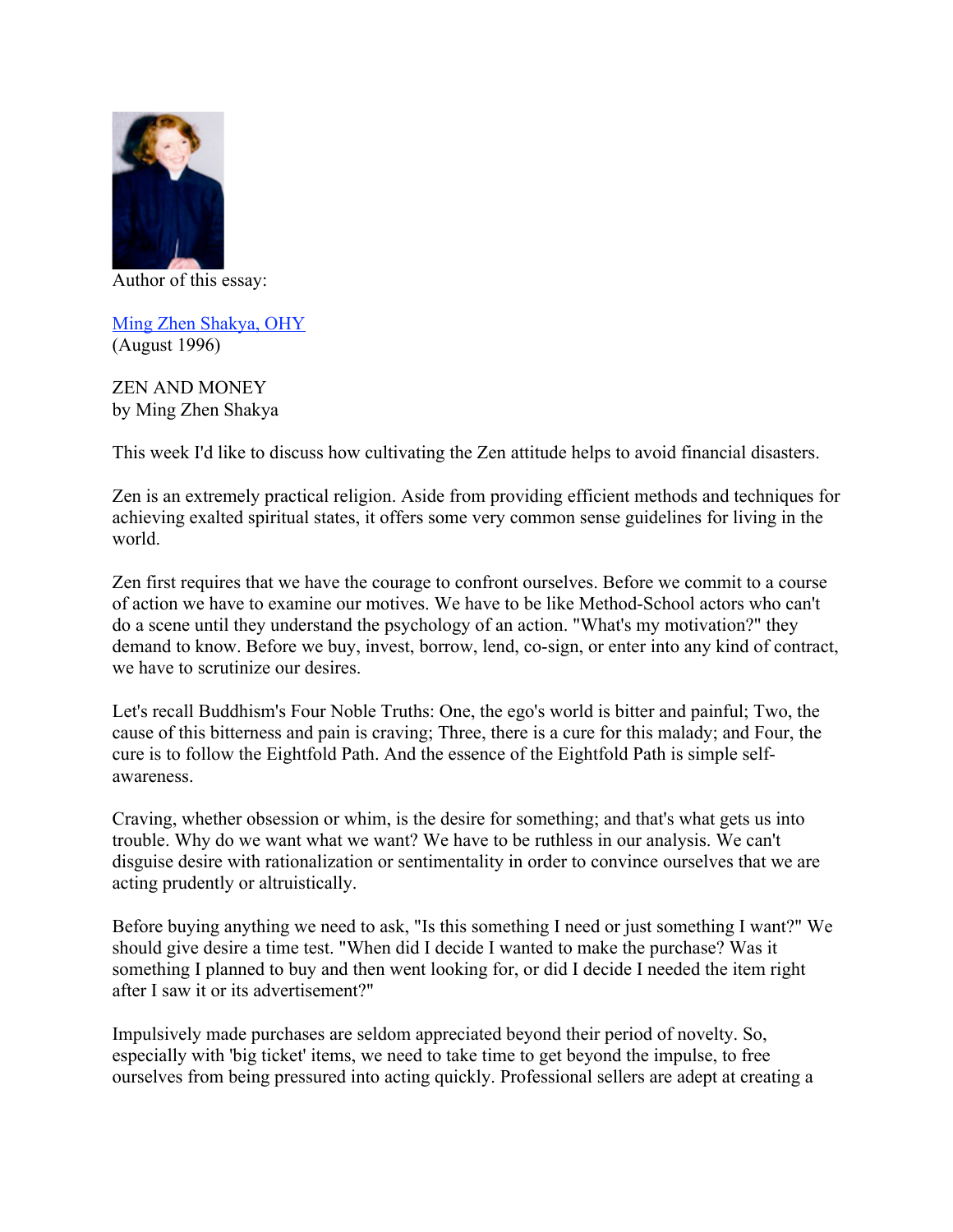sense of urgency that we easily succumb to. They know that the irrational fear of losing out on a good deal will obstruct our good judgment.

Also, we ask ourselves, "How much of the purchase price will go to satisfy my need and how much of it will go to satisfy my ego?"

If we need a watch, we can buy an excellent timepiece for fifty dollars. We can also buy one for five thousand dollars. The difference in price doesn't have anything to do with knowing the correct time. It has to do with ego gratification or with maintaining an image, the persona of success.

If we need a new car to provide reliable transportation, we can buy one for fifteen thousand dollars. We can also pay fifty thousand. If we can't easily afford the model we choose, we should sit down and calculate its total cost... insurance premiums, registration fees, maintenance, repair. And if we intend to borrow money to make the purchase, we add-in the interest charges to see how much the item is really going to cost. The world is filled with dejected guys who bought flashy cars because they wanted to attract girls only to discover that after they met all the expenses they didn't have any money to date any of the girls they had attracted.

Always we need to look ahead to the long term care of a purchase. Silk shirts are nice, but they'll probably require dry cleaning every time they're worn. Aside from the expense, there's the inconvenience.

That cute little puppy with the impressive pedigree is going to grow up. He needs to be taken out for walks. There'll be Vet bills and license fees and food costs and grooming bills and pet insurance... and damage to rugs, furniture, and landscaping... and some chewed shoes and complaining neighbors.

We also have to resist the tendency we all have to be 'penny wise and pound foolish.' It's said that it's easier to get a Congressional Appropriations' Committee to approve the expenditure of billions for an atom-smashing cyclotron than it is to get them to approve ten thousand dollars for a public restroom in a park. The committee members don't know anything about nuclear physics and they don't have experience in funding such one-of-a-kind projects; and, having no way to challenge an expenditure, they quickly vote yes. But when it comes to the public restroom, one Congressman says, "Two thousand dollars for a roof! What is this, the Taj Mahal? I'm from Vermont and you could get Vermont slate for less than two thousand dollars." And another Congressman says, "A thousand dollars for landscaping? You could plant Texas bluebonnets in there for ten dollars and it would look one heck of a lot better." And they can go on like this for days.

Especially when making a big-ticket purchase or investment, we should ask ourselves, "Am I competent to make such a purchase?" If we're not experts, we should consult them.

Let me tell you about a businessman and his business - a small franchise company - that he successfully operated in Las Vegas some years ago.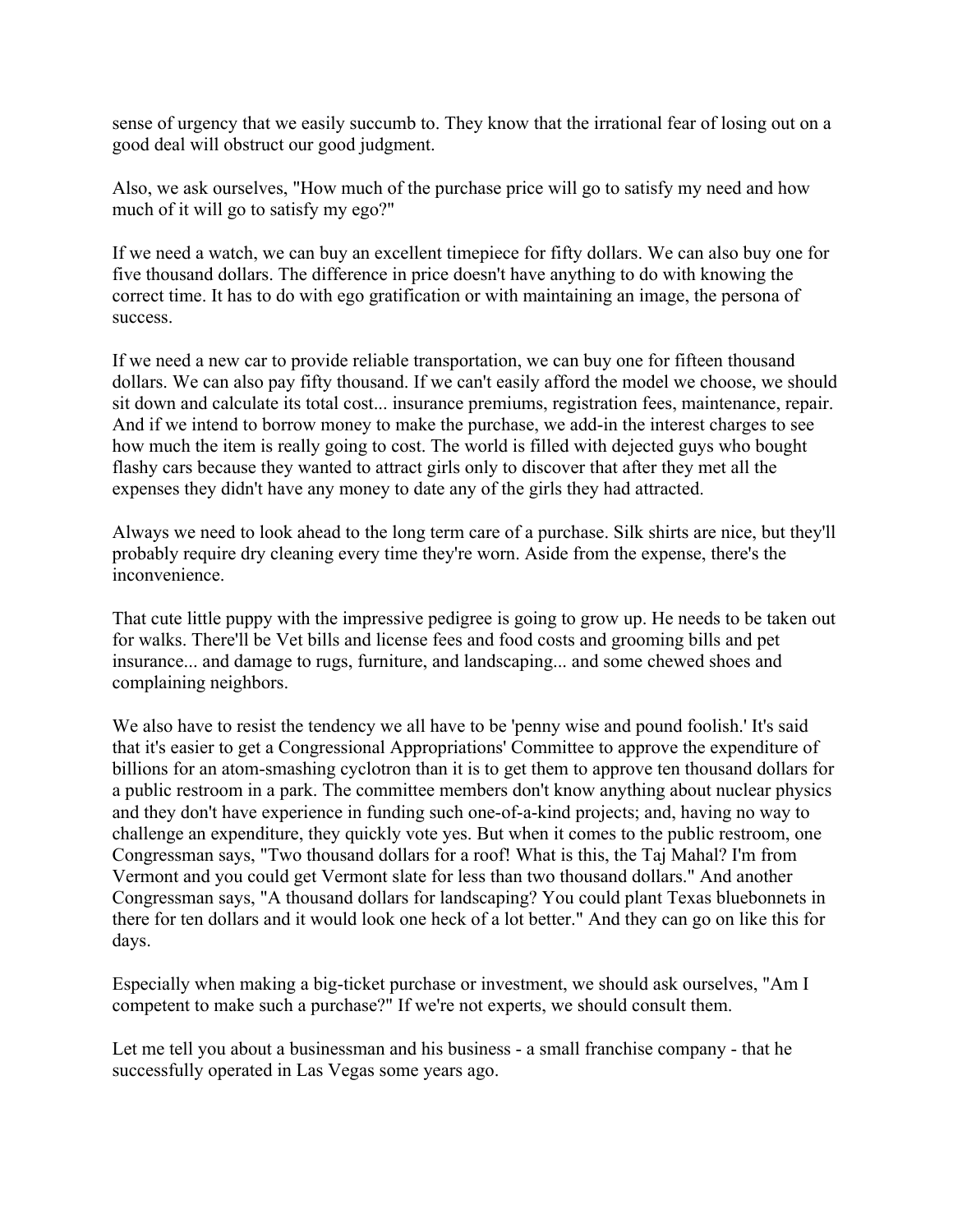This man, the owner, was a very pleasant sort of fellow. He was trying to establish a nationwide chain of confectionary outlets... the kind of shops you'd find in malls and such.

He had a pilot franchise, a kiosk, in one of the major Las Vegas resort hotels. It sold nuts and candy and had a fancy machine that made fresh nut butters... almond, peanut, cashew... all that sort of thing.

On the walls of his office were photographs of his various franchisees posing proudly outside their shops in different cities. The franchise operation had its distinctive logo-sign and color scheme - tan and green and orange - which identified the shops as members of the same chain.

Every few weeks, this businessman would go to a distant city - one preferably near a military base where there'd be a concentration of men who were near service retirement - and would likely have the ten thousand dollars needed to buy a franchise. This was a lot of money at the time. You could buy a nice house for under twenty-five thousand dollars in those days. Also, a military base gave the added advantage of providing a concentration of men who would be dispersing to various parts of the country. Since a franchise outlet has exclusive rights to a specific territory, he naturally didn't want all his prospective clients to come from the same area.

This businessman, the franchise operator, would rent a suite in a hotel and place an ad in the local papers; and then interested people would come and meet with him.

He had brochures and photographs of his various franchise outlets - especially the Las Vegas outlet - and copies of beautiful display ads that had appeared in magazines; and he'd explain the operation, how really it required no business skill at all - you didn't have to be a rocket scientist to sell candy and nuts - how the company would supply everything needed to get started, including initial advertising, and how he'd always be available for consultation.

He'd explain that the company would get 10% of the gross sales - which was more or less standard in franchise operations - and so, this being the Company's source of income, it was to the Company's advantage to see to it that its franchisees were successful. It was the kind of 'nuts and bolts' logic that anyone could understand.

The plan was that the new franchisee would find a business location in his selected city and the Company would dispatch an interior decorator to come and apply the distinctive paint scheme, logo sign, and get him "all set up to go." Also, if a franchisee wanted the exclusive rights to a large area, let's say the entire Cincinnati area, there was a price- break incentive. The potential franchisee could immediately see the advantage of having exclusive rights to a large area. He could exploit the cheap labor market, hire high school kids or folks on social security, and all he'd have to do was go around to his groups of outlets, supervise, and collect the money.

People liked the deal. Invariably they were enthusiastic and wanted to invest right on the spot. But this businessman said he didn't want anyone to buy anything sight unseen. So he'd refuse to accept any money or deposits until the potential franchisee was better informed and had firsthand knowledge of the operation. He wanted all questions answered before any contracts were signed. He insisted that good business sense demanded that the buyer see an actual franchise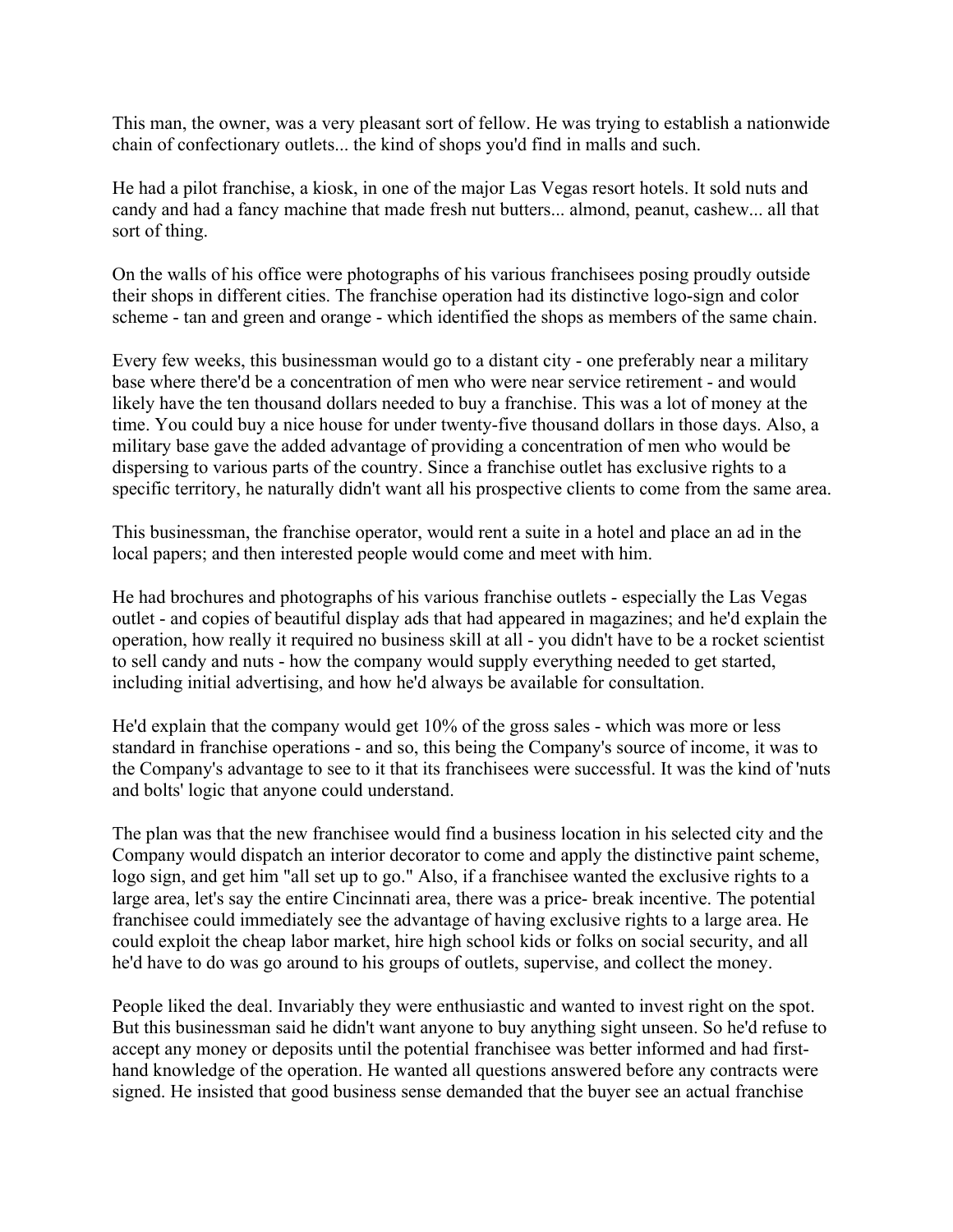operation... that he talk directly to another franchisee. This would pay off in better relations down the line. There would be no misunderstandings. This businessman was so sure of the quality of his operation that he'd offer to fly a potential client and one other person - friend, wife, girlfriend... whomever he wanted - to Las Vegas for the weekend. He'd pay for two roundtrip airplane tickets and two nights in a motel. The client and friend would have to supply their own meals. The businessman would pick them up at the airport and take them back, too.

He'd also take the client to the Strip hotel that had the operating franchise, and then he'd purposely walk away so that the client could speak privately with the operator and satisfy himself that everything was on the 'up and up' and that this businessman was, in fact, a decent and responsible guy to work with.

Who could ask for a better deal or a more honest approach? If the client was satisfied, then and only then would any money change hands. He'd go back to the office, sign the contract and write the check. And if the client wasn't satisfied with what he saw and heard, no harm done. He'd have gotten a free trip to Las Vegas.

But everybody was impressed and nobody ever just took advantage of the free trip. They all bought franchises.

And then the client - the new franchisee - would go home and scout out a location for his operation. After he found one he'd, of course, sign a lease and would have to come up with the necessary first and last month's rent and security deposits... and get a phone installed... and then the decorator would come and paint the place tan and green and orange and hang the sign outside where he'd take the photograph of the proud franchisee for the main office to hang on the wall.

And then the plumbing fixtures and the expensive display cases would arrive... COD; and the eight hundred-fifty dollar industrial-grade nut-grinding machine would arrive... COD; and the expensive cash register and commercial scale would arrive... COD; and the paper bags and other stationery items would come... COD; and the product would arrive - ordinary hard candies and nuts of ordinary quality but all wildly overpriced and all... COD.

And this wasn't what the client had expected. This wasn't "getting him started" in anything but the long slide into bankruptcy. What had he purchased for his ten thousand dollars? Good question. He had been led to believe that he'd be a "franchise operator" whatever that meant. He had had the idea that the company would own the equipment and that he'd just operate the outlet. Sure, he expected to have to buy the product and pay the company 10% of the gross sales of it, but not the furniture, fixtures, and supplies, or certainly not to pay so exorbitantly for them.

And what about the newspaper display ads that the new franchisee had ordered to announce his grand opening? Well, as verbally requested, he had turned the bills in to the office for reimbursement or direct payment, but the office never paid a dime to the newspapers and radio stations and they were coming after him for payment.

And whenever the client, who was frantic by then, would call, he'd be told that everything was clearly spelled out in the contract. And it WAS in perfect legal language.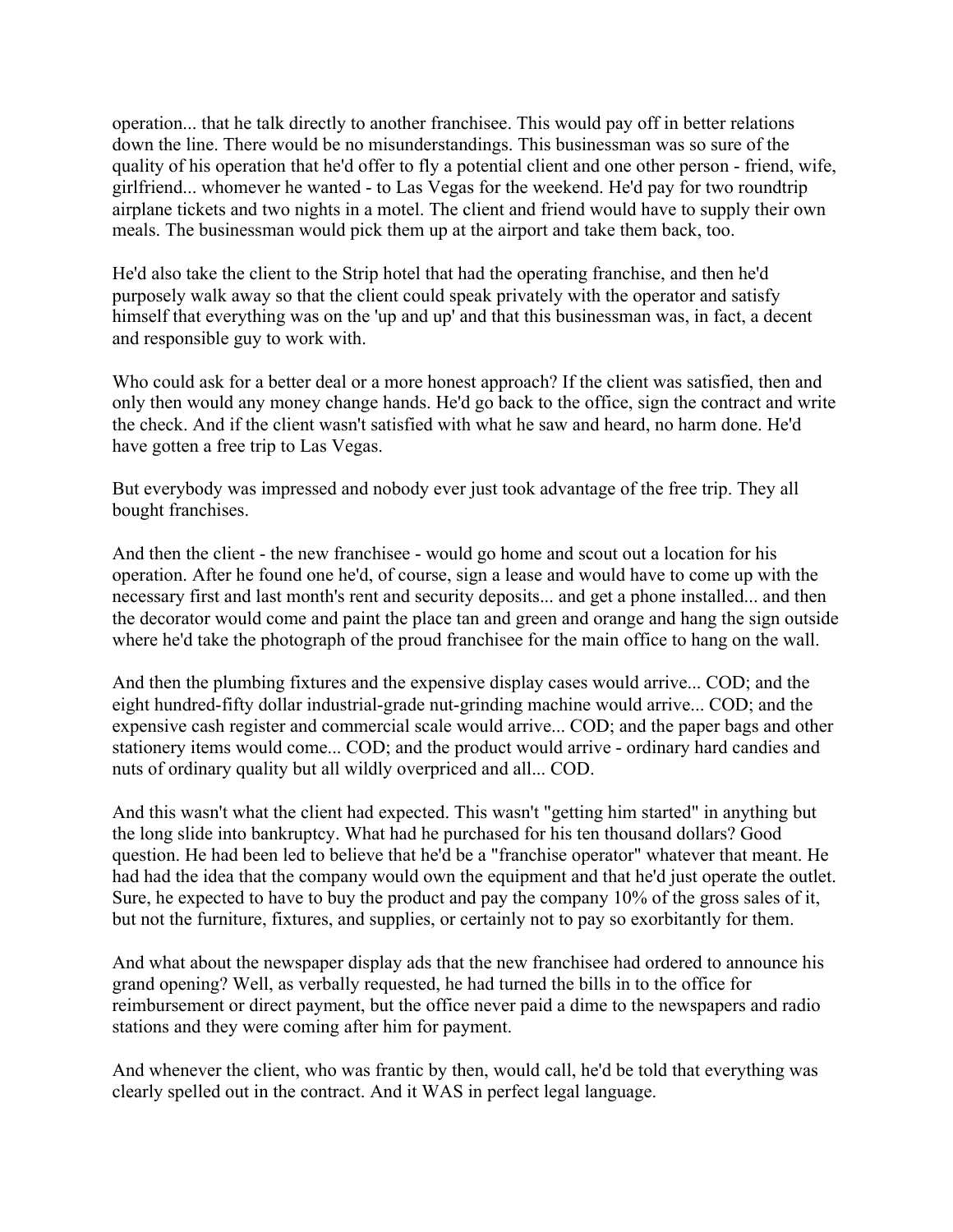And when the new franchisee discovered that the public wasn't beating a path to his door to buy these candies and nuts that they could buy at any supermarket for a fraction of the price, he'd get the idea that he had been defrauded and he'd go to see a lawyer and the lawyer would say, "Why are you seeing me now? It's too late! Look, you signed this contract in the State of Nevada, not in the State of Ohio. If you want to sue this fellow you'll have to go to Nevada and get a lawyer."

And the client would mentally add up the cost of doing that, and he'd soon see the folly of his ways. His "free trip" to Las Vegas had been a trick to get him into the State of Nevada to sign the contract.

If he had looked more carefully he'd have seen that that reassuring franchisee he had spoken to at the Las Vegas hotel outlet just happened to be the wife of that nice guy who sold him the franchise. But it never occurred to him to check the business license. He never checked anything.

In the office there was a locked file drawer filled with lawyers' correspondence from everybody who ever purchased a franchise from this company. In fact, in all the U.S.A. there was only one operating franchise... in Las Vegas. The others had all failed miserably.

And the "interior decorator" who came to apply the tan and green and orange paint? He was an unemployed relative of the owner.

The clients didn't get a nickel back. How could they? The owner owned nothing. Even the Cadillac he drove to the airport to pick up the potential clients was rented.

Sad to say, this scheme, though clearly unethical, was still more or less legal, and he knew it. Once, when asked if he felt at all guilty about taking the life savings of these men, he sneered, "Why should I feel guilty when I can always see the greed and lust in their eyes, especially when I tell them how they can tap the cheap labor market." And he bragged and explained, "The randy guys I tell to be sure to hire only pretty high school girls since they make the best sales personnel, and I can see them salivate thinking about the girls they'll be able to dominate. Why, some of them will actually ask their wife's parents to lend them the money to buy exclusive rights to an area so they'll have more girls to play with! And the greedy guys I tell to hire people on social security who are struggling to make ends meet, who'd be willing to work for peanuts. I'd joke and say, `You really will be paying them in peanuts.' And they'd laugh. Oh, you can't cheat an honest man!"

But that's not true. You surely can cheat an honest man. But whenever I've been shortchanged or overcharged or cheated in some way, I wonder what the person who cheated me had mentally accused me of in order to justify the theft. So what can we learn from all this? Investigate before we invest? Sure. But we already knew that. See a lawyer before we sign a contract? Of course. But we already knew that, too.

So why, when we already know what we should do, do we allow ourselves to be swindled? It's simple. All an ego has to do is crave something, and it will sacrifice anything or anyone to get it.